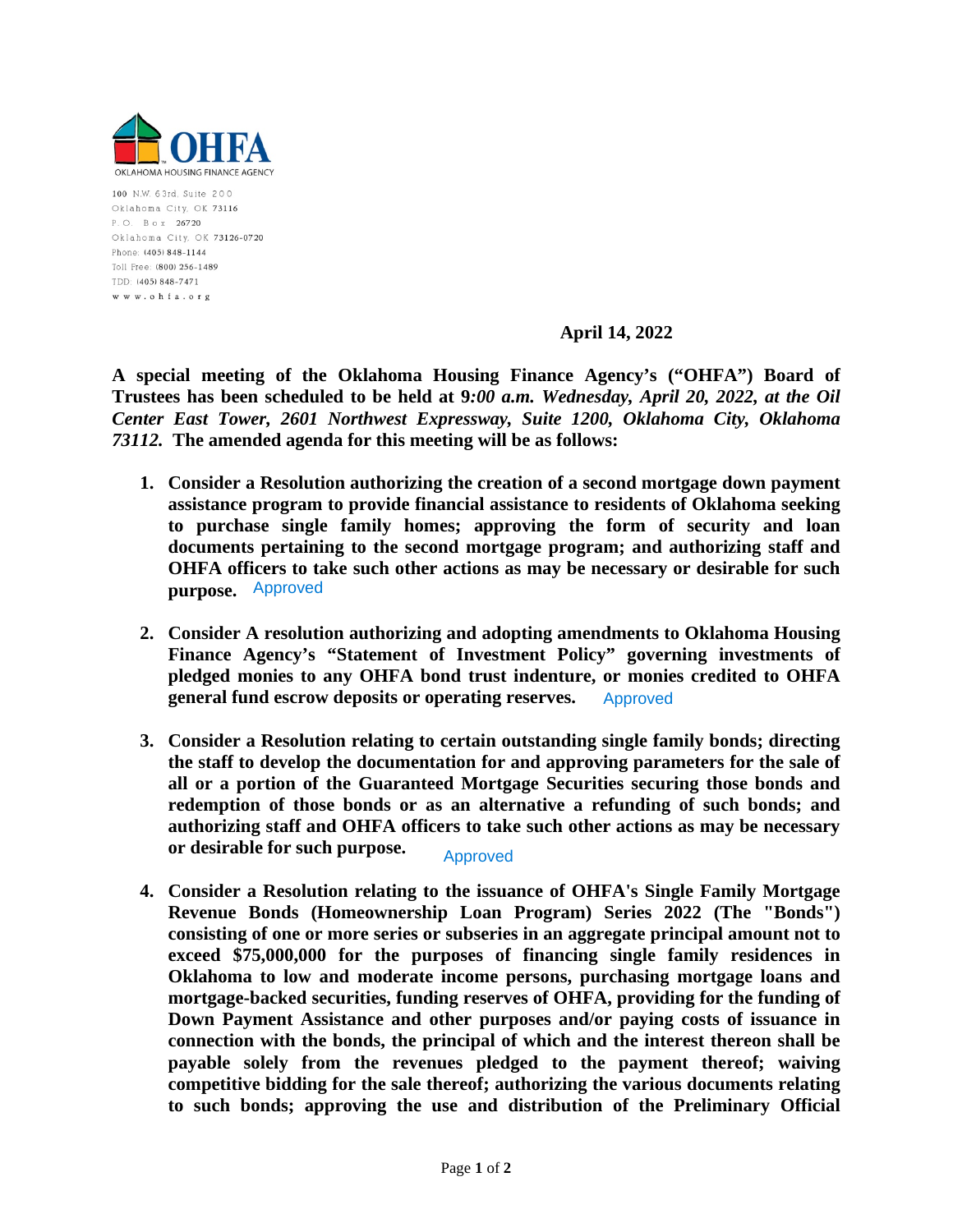**Statement and the Official Statement; setting parameters for the principal amount, maturity dates, price and interest rates for such bonds; authorizing use of OHF A funds; designating a Trustee, Registrar and Paying agent; designating the Senior Manager and the Co-Managers of the Bonds; and authorizing OHFA officers, staff and advisors to take certain actions with respect thereto.** Approved

- **5. Consider a Resolution approving an award of 2020 National Housing Trust Fund dollars prior to expiration.**
- **6. Any business not known about, or which could not have been reasonably foreseen prior to the time of posting of this Agenda.**
- **7. Adjournment.**

### **FOR THE CHAIRMAN**

**Deborah Jenkins Executive Director**